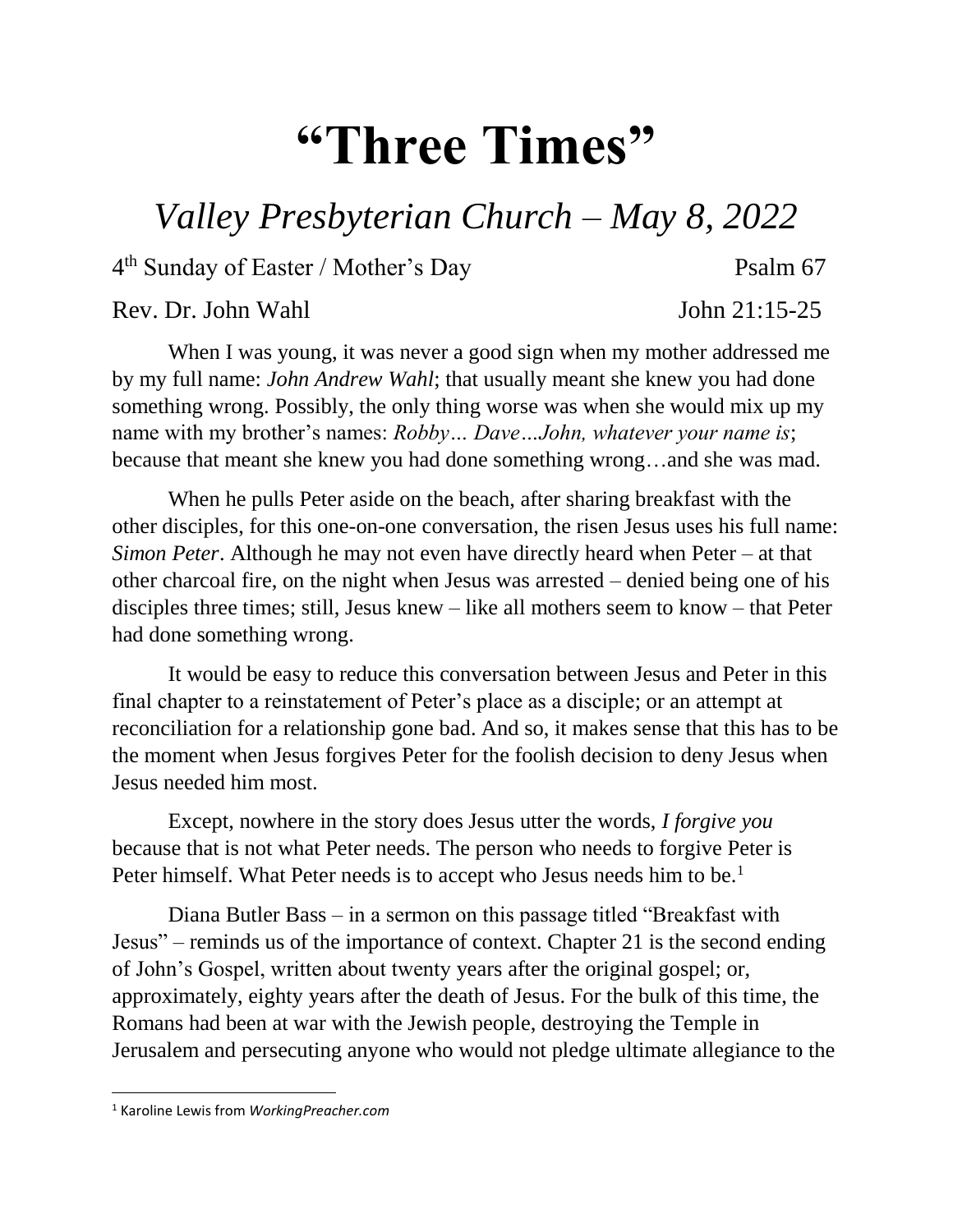emperor. Rome did not distinguish between Christians and Jews; all were subject the same violence. The Christians – who hoped for a speedy and glorious second coming of Jesus to establish an earthy kingdom – were growing disillusioned.

Thus, chapter 21 opens as Peter, with a handful of other disciples, returns to a familiar place, the Sea of Galilee, to do something he knows how to do, fish. Only, the place he knew so well has a new name and the thing he knows to do, he does poorly.

The Sea of Galilee – where Jesus and his followers had grown up in towns like Nazareth, Magdala, and Capernaum – is now the Sea of Tiberius; dedicated by Herod and renamed to curry the favor of the emperor of that name. The once thriving, local fishing industry that had existed there was now regulated by the Romans; over-fished and heavily taxed. All the biggest and best fish would be sent back to Rome for royal feasts; only the smallest fish might remain a part of the local economy. Thus, in addition to Roman violence and persecution suffered by many Jewish Christians, they also found themselves in debt and unable to feed their families.

This is the beach where Jesus shows up to his disciples: alongside the sea that had been renamed for the very person who had him killed, the one who had bankrupted and persecuted many of his family and friends. Jesus comes and they have a catch of fish unlike anyone had likely seen in decades, with scores of large fish. He offers them not just breakfast, but a feast like they had probably never seen; one usually reserved for the emperor in Rome. They are literally taking food from the mouths of their oppressors.<sup>2</sup>

And this – Jesus is showing his disciples; and the author of John, chapter 21, is telling his long-suffering readers now eighty years later – this is what the future kingdom will be like. Jesus feeds the poor, oppressed, and hopeless of the world as if they were Caesar himself, at an imperial feast where they are asked to pledge not their loyalty or obedience, only their love.

When he finally pulls Peter aside, Jesus is not looking for an apology; he does not ask Peter to pledge his loyalty or obedience; instead, Jesus asks, *Do you love me?* Notice that Jesus does not say, *Do you love my sheep?* Because, we all know that sometimes the people who are around us, especially those who rely on

 $\overline{\phantom{a}}$ 

<sup>2</sup> Diana Butler Bass, "Breakfast with Jesus" delivered at *Wild Goose Festival*, 2019